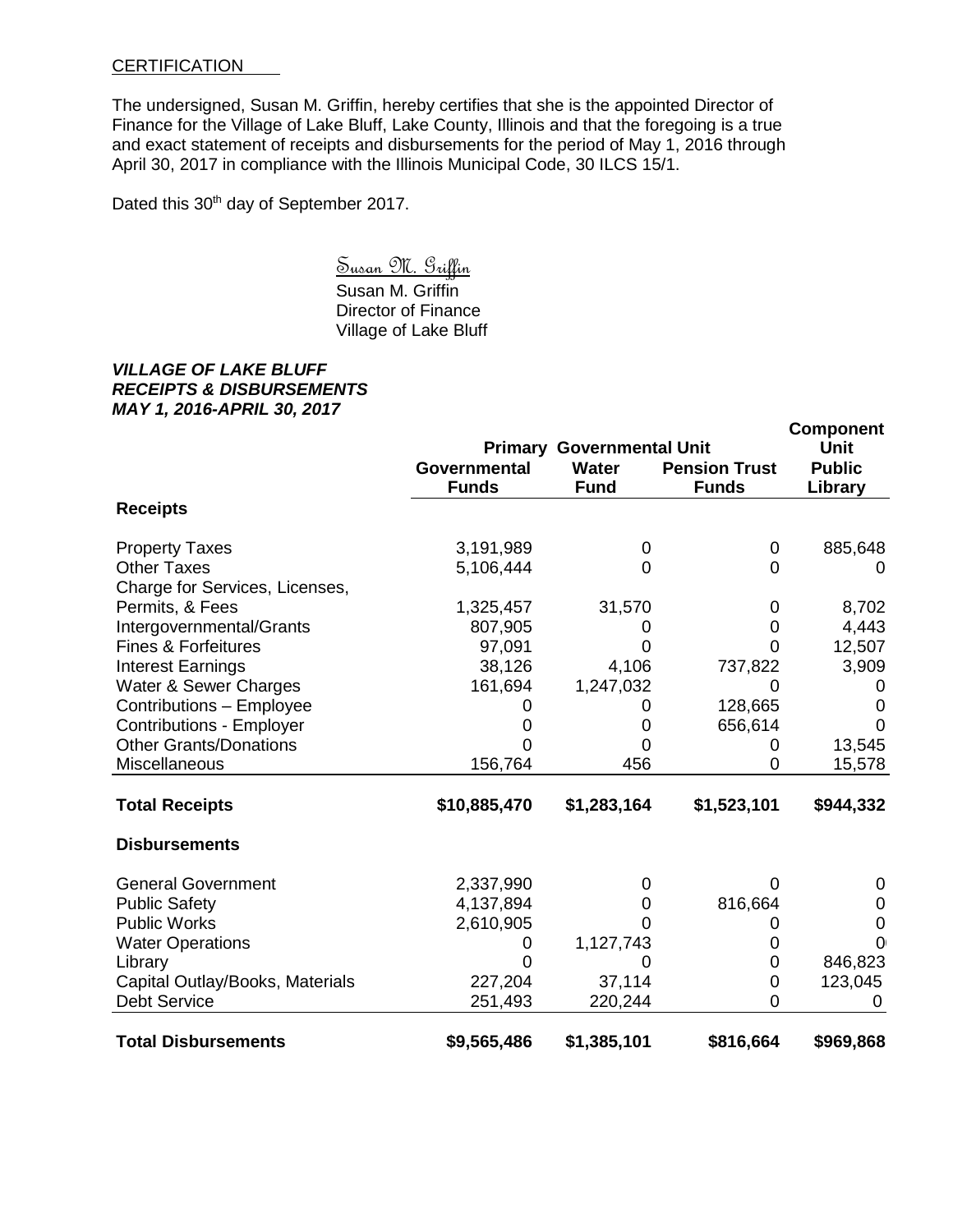## **COMPENSATION**

**Under \$25,000:** Averill, Nicholas, Aguilar, Hugo; Bellino, Shea; Bottalico, Franco; Corona, Brenda; Cordeniz, William; Durot, Peter; Fifhause, Anna; Gillen, Caroline; Glynn, David; Harman, Mary; Harvey, Daniel; Lavalle, Liliana; McKinnon, Terry; Murphy, Keaton; Nelson, Andrew; Newton, Gloria; Osada, Claire; Padley, Deborah; Price, Carter; Rodriguez, Alex; Sacherer, Laurence; Sapp, Matthew; Sawicz, Jacqueline; Schur, Steven; Shank, Jeffrey; Spezzano, Carrie; Surprise, Kira; Sullivan, Daniel; Ward, Thomas; Weis, Brian; Youdell, Katherine.

**\$25,000 to \$49,999:** Carter, Carol; Cordeniz, Martha; Jarvi, Eliza; Russell, George; Shanley-Roberts, Ross; Vangoethem, Amy.

**\$50,000 to \$74,999:** Bailey, Eric; Bodame, Michael; Ciolek, Gail; Dunne, Thomas; Gusterine, Nancy; Jensen, Lyndon; Kass, Ryan; McCutcheon, Pamela; Mount, Jason; Orsini IV, Andrew; Toberman, Mick; Weatherall, Yulanda; Williams, Donna.

**\$75,000 to \$99,999:** Corona, Naisla; Croak, Michael; Elfering, Peter; Hertel, Robert, Jr.; Lawler, John J; Scheibl, Marlene; Stanick, Brandon; Szalkowski, Mark; Tarpey, Phillip; Terlap, James.

**\$100,000 to \$124,999:** Brezinski, Robert; Gehrke, Erik; Hansen, Jeff; Hosking, W.M; Kreusch, Timothy; Malkov, Lisa; Price, Merritt; Reynolds, James; Schmidt, Daniel D.; Serdar, Timothy; Smizinski, Matthew, Vinson, Thomas.

**\$125,000 & over:** Belmonte, David; Griffin, Susan; Irvin, R. Drew;

## VENDOR PAYMENTS:

\*\*\*\*START\*\*\*121 ELEVATOR INCORPORATED 3,704.75; A PLUS BUILDING SERVICES 27,490.00; AA SERVICE CO 4,816.15; ACCESS ONE INC 7,923.85; ACE HARDWARE 3,116.84; ADP INC 5,786.54; ADVANCED BUSINESS GROUP LLC 6,277.20; AIR ONE EQUIPMENT INC 15,633.61; ALTERNATE POWER INDUSTRIES 3,834.95; AMAZON 21,332.50; AMERICAN UNDERGROUND INC 16,532.23; ARTHUR J. GREENE COMPANY 5,000.00; AT&T 22,980.40; AVI SYSTEMS, INC 16,701.00; BAKER & TAYLOR ENTERTAINMENT 46,576.55; BASECAMP WEB SOLUTIONS 5,830.00; BAXTER & WOODMAN 70,538.63; BLUECROSS BLUE SHIELD OF IL 742,189.71; BOUND TREE MEDICAL, LLC 3,378.32; BS&A SOFTWARE 98,625.00; BUCK BROTHERS, INC. 2,580.82; BURRIS EQUIPMENT CO.3,366.62; CALL ONE 6,017.54; CANOPY TREE SPECIALISTS 7,500.00; CARGILL, INCORPORATED 22,156.32; CDW GOVERNMENT INC 4,284.92; CENTER FOR PUBLIC SAFETY 10,000.00; CENTRAL LAKE COUNTY JOINT ACTION WATER AGENCY 634,963.73; CHICAGO TRIBUNE 4,389.80; CHRISTOPHER BURKE ENGINEERING 3,079.05; CINTAS FIRST AID & SAFETY 10,834.98; CIT TRUCKS 5,250.13; CITY OF LAKE FOREST 402,970.00; CLEAN CUT TREE CARE 3,600.00; COM ED 63,393.73; COMCAST CABLE 6,386.85; COMMISSION ON LAW ENFORCEMENT ACCREDITATION 9,533.78; COMMUNICATIONS DIRECT INC 13,348.00; COMPASS MINERALS 28,291.44; COMPUTER INFORMATION SYSTEMS 4,000.00; COMPUTER VIEW, INC. 20,839.00; CREEKSIDE PRINTING 8,743.00; CRYSTAL MANAGEMENT 7,095.00; CURRIE MOTORS 42,412.00; DAVID BELMONTE 2,678.15; DAVID GRAF 7,412.50; DE MUTH INC 105,375.00; DELTA DENTAL 51,321.00; DJS SCUBA LOCKER, INC. 2,949.85; DK ORGANICS, LLC 29,500.00; DR HORTON, INC. (BOND REFUND) 20,000.00; EBSCO SUBSCRIPTION SERVICES 8,437.34; ELIZABETH UIHLEIN (FEE REFUND) 8,865.00; ENQUIST CARPENTRY (BOND REFUND) 5,000.00; ERIC HANRATH 3,223.08; ESSENTIAL EQUIPMENT SOLUTIONS5,182.00; FEECE OIL COMPANY 54,158.64; FIORE NURSERY & LANDSCAPE 5,095.00; FIRST BANKCARD 9,325.76; GLOBALCOM INC 5,585.20; FLOLO CORPORATION 23,180.31; FOREST BUILDERS, INC. 23,586.18; GEATER BACKHOE SERVICE 3,000.00; GEOFFREY L. NEAL 6,250.00; GEWALT HAMILTON ASSOCIATES INC 80,099.70; GOVHR USA 23,393.88; GOVIT CONSORTIUM 9,935.28; GRAFFITI GRILL, INC. 6,970.00; GREGG MARSH 6,262.50; GROOT INDUSTRIES 534,222.88; H. T. STRENGER, INC.